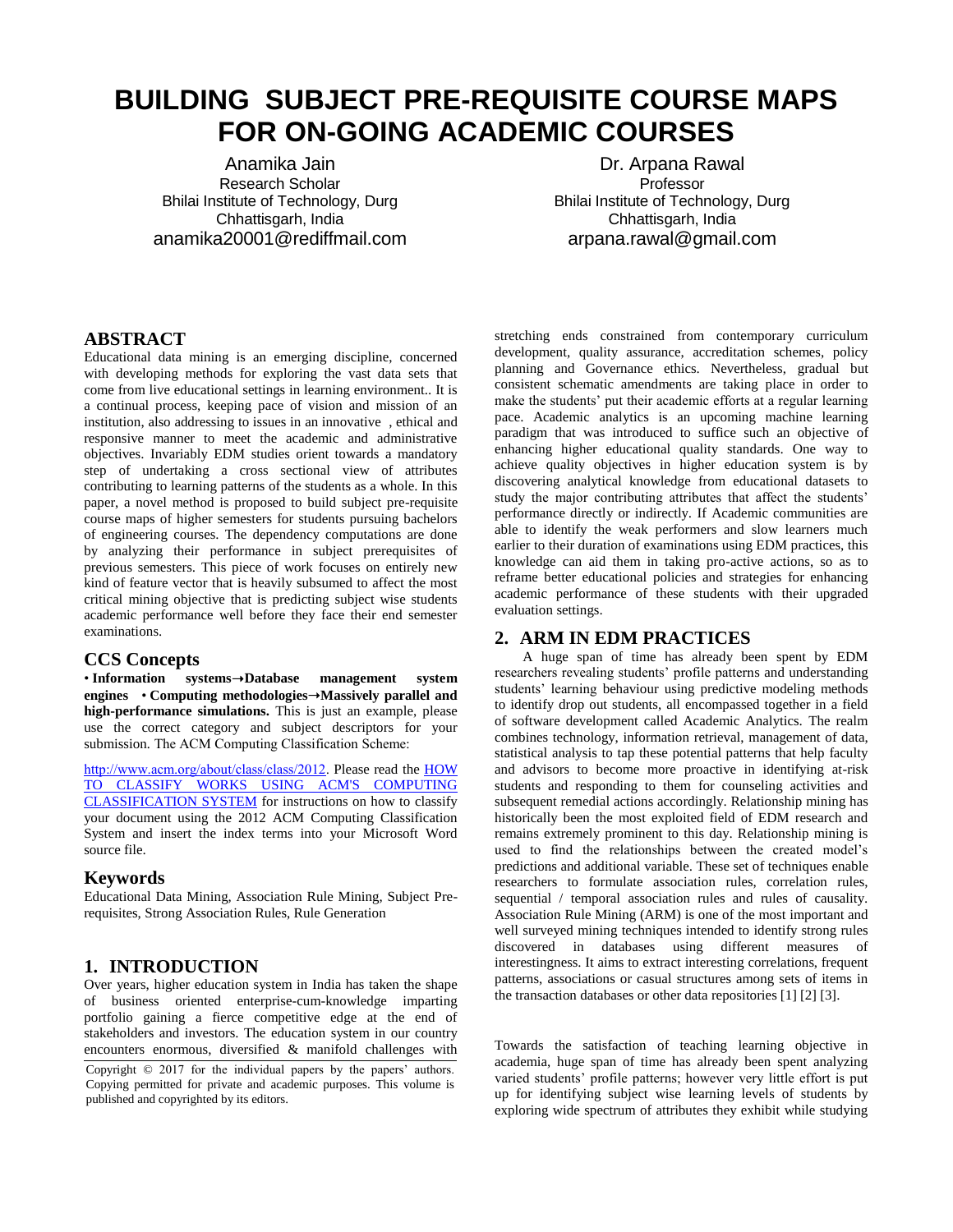their ongoing courses (subjects). With an exhaustive survey, a general opinion upon which the entire EDM community is unanimously agreeable that it is always better to undertake rational educational parameters of the present rather than past to construct predictive modeling of various forms [3] [4] [5] [6].

## **3. PROBLEM HYPOTHESIS**

For a given courseware, if the syllabus in any academic curriculum provides a glimpse of the course map defining subject pre-requisites for the subjects in forthcoming semesters, this may increase a concern of interest, inquisitiveness and sincerity among these grooming minds towards the on-going courses. Verbal orientation and briefing sessions can be given on these course maps in early days at the commencement of on-going academic semesters. A set of subject pre-requisites for any subject S is defined as a set: S1,S2,S3……Sk, that the student studies in the curriculum of previous semesters and helpful for concept building and thorough learning of the subsequent subject, 'S' in current ongoing semester. Another way of interpreting the above problem formulation is that, upon analyzing the scoring patterns of passedout batches in hypothesized set of subject pre-requisites, one can reveal strong co-relations between the subjects of on-going courses and some of the selected pre-requisites called as strong subject pre-requisites. Such computations are performed in the following section using Association rule mining method.

## **4. DATA SETS AND EXPERIMENTATION**

## **4.1 Data Collection**

The students' data sets collected in the current research study pertain to the different courses (subjects) pursued by the students of engineering final and pre-final years. Students' performances in respective subject pre-requisites were collected from the departmental records of result summaries pertaining to three passed out batches of computer science and engineering discipline. In the current study, end semester portion of the subject scores obtained, out of 'eighty' were recorded as separate input attributes to the experimental setup.

In the initial stages of experimentation, the subjects that were perceived to be more or less influential for smooth grasping of a subject in higher semesters of the mentioned discipline were included as participating candidates for hypothesizing their prerequisite schemas. Table 1 shows the pre-requisite schemas for two subjects of sixth and eighth semesters, hypothesized after taking expert opinions by eminent subject experts, who are also the nominated Board of Studies members in the affiliated University, for the formulation of revised syllabi and schemes for courses of these semesters. The abbreviations used for each subject pre-requisite have their interpretation, the annotations borrowed from the syllabi of almost all Indian Universities.

The experimental setup begins by fetching the 'marks obtained' data columns by the passed-out student instances in the above mentioned subject pre-requisites. Student's scores in these prerequisites various subject pre-requisites of previous semesters were analyzed and converted to nominal values in the form of 0 & 1. The WEKA ARM classifier begins with configuring the tool option using suitably chosen values of 'support' (τ) and 'confidence' (σ) mining parameters.

**Table 1 Recommended subject pre-requisites for sixth and eighth ongoing academic semesters in Computer Science and engineering discipline**

| <b>Subjects under Experiments</b><br><b>Hypothesized</b> |
|----------------------------------------------------------|
|----------------------------------------------------------|

| (Candidate Subjects)         | subject pre-requisites                               |  |
|------------------------------|------------------------------------------------------|--|
| B.E. (Eighth semester)       |                                                      |  |
| Artificial Intelligence (AI) | NA, DIS, CF, CM,<br>OOPS, M3, PSLB,<br><b>DBMS</b>   |  |
| B.E. (Sixth semester)        |                                                      |  |
| Computer Graphics (CG)       | M <sub>3</sub> , ADA, D <sub>S</sub><br>CSA, CF, DIS |  |

Owing to fact that in some of the configuration settings, too many or almost nil association rules were extracted, the values of support =  $(0.3)$  and confidence =  $(0.6)$  were finally selected as optimal values for extraction of interesting association rules for every subject mentioned in the table 1, as a consequence of multiple execution trials with varying combinations of configuration setting combinations. One such set of interesting correlations for B.E. 8th semester subject, 'Artificial Intelligence & Expert Systems' is shown in table 2 along with confidence measures.

#### **Table 2 Strong association rules for Artificial Intelligence & Expert Systems**

| 1 | $CM=1$ OOPS=1 134 ==> AIES=1 97<br>conf:(0.72)    |
|---|---------------------------------------------------|
| 2 | $NA=1$ CF=1 144 ==> AIES=1 97<br>conf:(0.67)      |
| 3 | $CF=1$ OOPS=1 153 ==> AIES=1 101<br>conf:(0.66)   |
| 4 | OOPS=1 $184 ==$ AIES=1 $121$ conf:(0.66)          |
| 5 | $M3=1$ CF=1 151 ==> AIES=1 99<br>conf:(0.66)      |
| 6 | $CF=1$ CM=1 151 = $\geq$ AIES=1 99<br>conf:(0.66) |
| 7 | A=1 $182 \implies AIES = 117$ conf:(0.64)         |
| 8 | $PSLB=1$ CF=1 154 ==> AIES=1 99<br>conf:(0.64)    |
| 9 | $CM=1$ DIS=1 152 ==> AIES=1 97<br>conf:(0.64)     |

**Table 3 Dependency rule generation for subject pre-requisites of AIES and CG courses**

| Candidate Subject           | Rule Interpretation using |
|-----------------------------|---------------------------|
|                             | subject pre-requisites    |
| Artificial Intelligence and | IF $(NA=1)$ or $(OOPS=1)$ |
| Expert Systems (AIES)       | THEN $AI=1$               |
| $(8th$ Semester)            | $ELSE IF (CM=1 and$       |
|                             | $OOPS=1$ ) or             |
|                             | $(NA=1$ and $CF=1)$ or    |
|                             | $(CF=1$ and OOPS=1) or    |
|                             | $(M3=1$ and $CF=1$ ) or   |
|                             | $(CF=1$ and $CM=1$ ) or   |
|                             |                           |